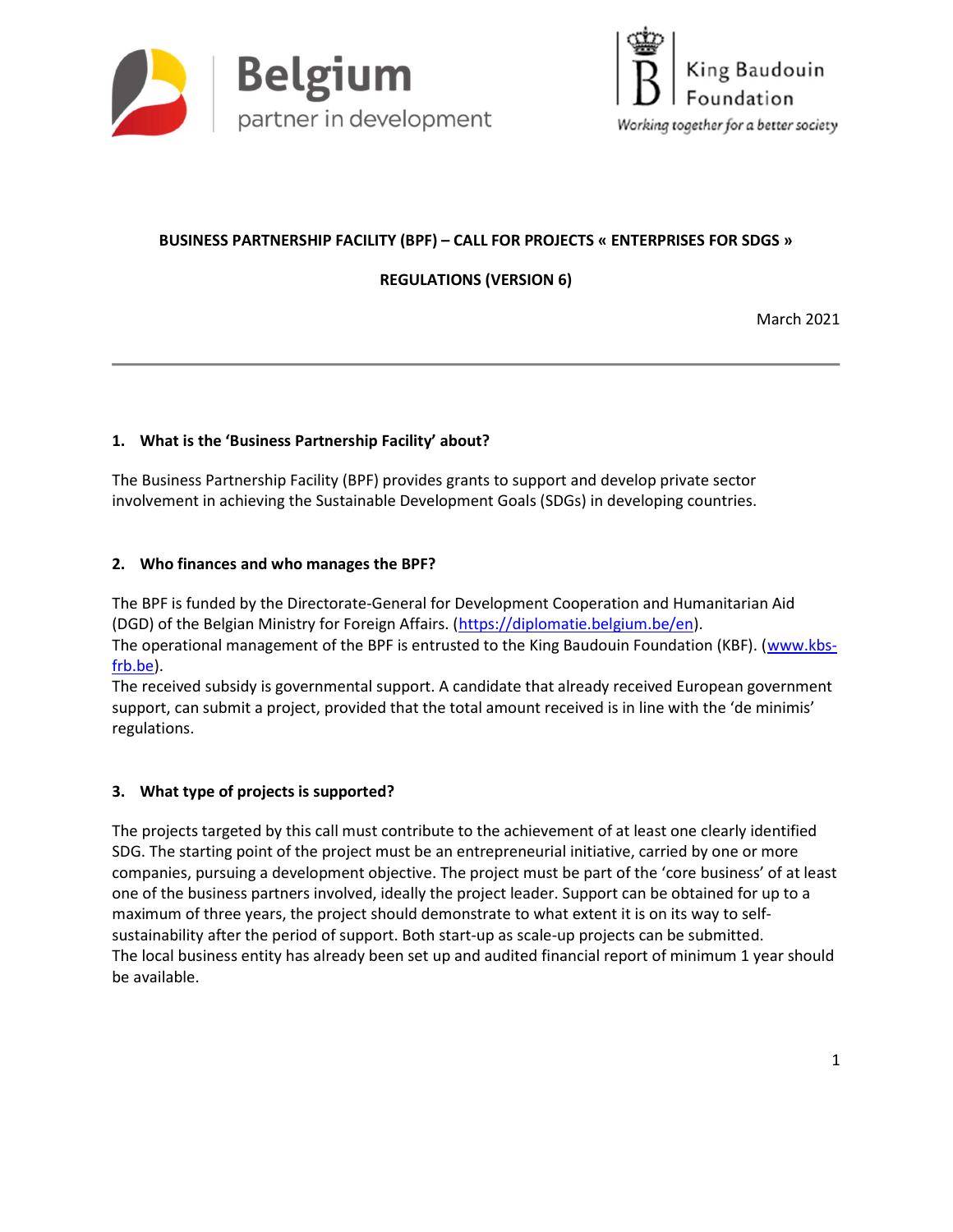



## 4. What is the amount of the grant?

The BPF provides non-refundable grants between 50,000 euros and 200,000 euros. Partners must also contribute for an equal or higher amount.

This financial contribution by the partners must be a cash contribution (no valuation of pre-existing assets, no donations in kind). Co-financing can be provided by various private sector companies that submit a joint application for the project.

The contributions from the different partners have to be confirmed at the time of submission of the project, but they can be released during the duration of the agreement.

Loans from financial institutions can be considered part of co-financing but other grants/donation and contributions for the non-profit partners will not be regarded as part of the co-financing by the partnership.

The financial support is a subsidy from the government. It is the responsibility of the grantee to check if the maximum European public subsidy has been reached or not.

Revenues of the project during the duration of the project, can be reinvested in the project but cannot be regarded as cash contribution by the partnership. Expenses before the start of the project can be considered as cash contribution by the partnership if they were done max 3 month before the closure of the BPF call.

## 5. Who can apply for the call for projects?

Each application must be part of a partnership that brings together different actors from the private sector, civil society, academia and / or the public sector in the North or South, and always with a development goal in the country in the South. The partnership should include at least one for-profit organization. A non for profit partner in the partnership will be perceived by the jury as an added value to the project

The partners can be Belgian, European or international legal entities, public law or private law. The partnership must be represented by a « project leader » responsible for implementation, to whom the grant will be contractually awarded. A partner from the private sector as well as any other partner can be the « project leader ».

The Belgian members of the partnership will be asked to sign the Belgian SDG Charter, if this has not already been done. Click here to read the Belgian Charter (PDF)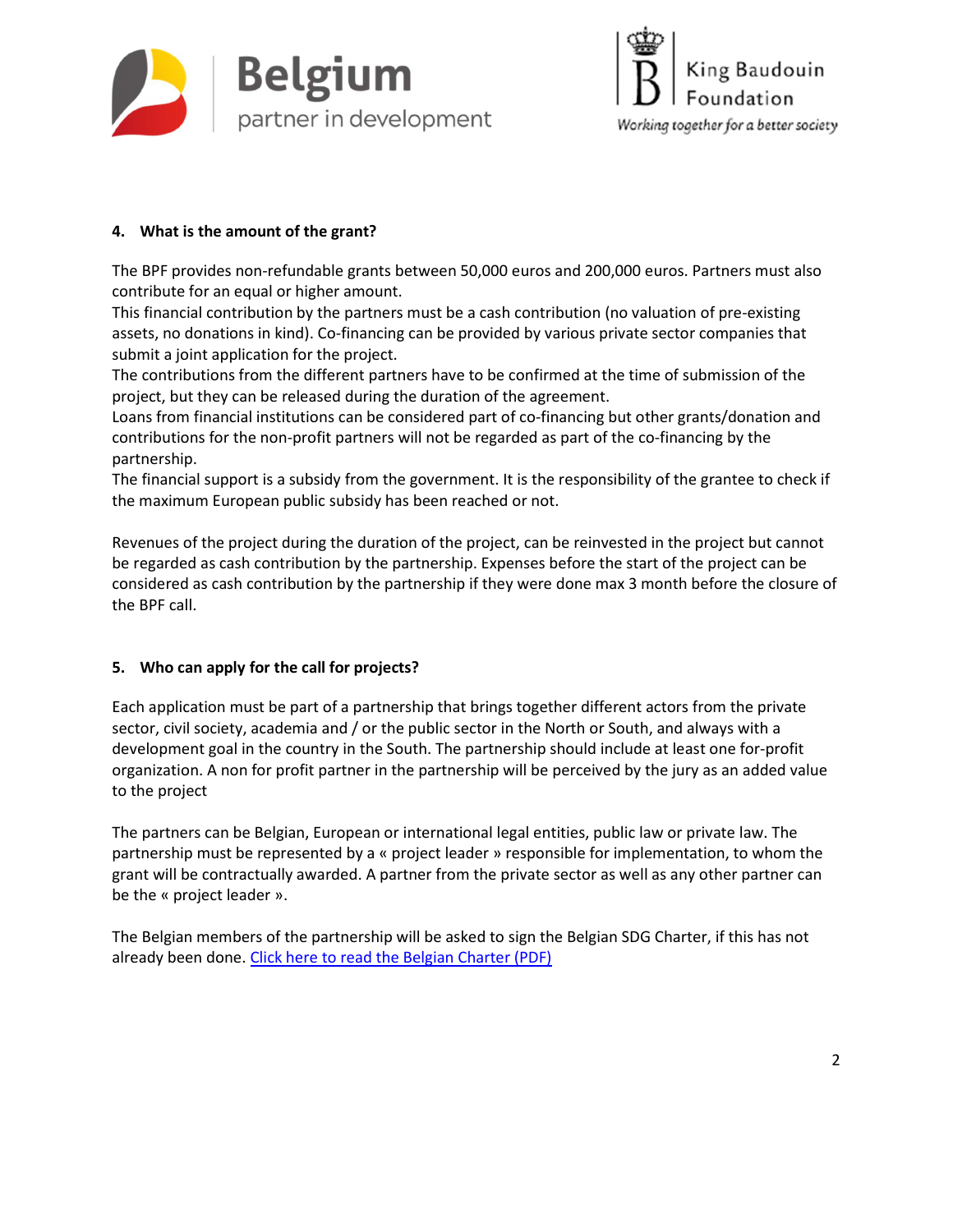



### 6. Which countries are covered by this call for projects?

The projects will have to take place in one of the developing countries included in the list of BIO, the Belgian Investment Company for Developing Countries . (Please find the list of countries on the call page of the BPF Call for projects). Projects on the African continent and more specific in one of the 14 partner countries of the Belgian Development Cooperation (Benin, Burkina Faso, Burundi, DR Congo, Guinea, Mali, Morocco, Mozambique, Niger, Uganda, Rwanda, Senegal, Tanzania, Palestinian Territories) will be evaluated positively.

### 7. Which sectors are targeted by the call for projects?

As long as they are linked to the achievement of an SDG, the projects can cover a wide range of sectors, but preference will be given to the priority themes of the Belgian Development Cooperation.

### 8. What are the criteria for selecting projects?

Each eligible project will be reviewed according to the following criteria:

- Development effects,
- Sustainability (economic, environmental, social and good governance),
- Innovation, reproducibility and scalability,
- Additionality,
- Impact on the sector or the market,
- Experience and capacity of the beneficiary to implement the project,
- Degree of co-financing,
- Efficiency,
- Inclusiveness,
- Synergy and complementarity with others actors.

You can find more details on the selection criteria in the note *'Selection criteria'*.

### 9. What kind of results are expected from the grantees?

The BPF expects two types of results: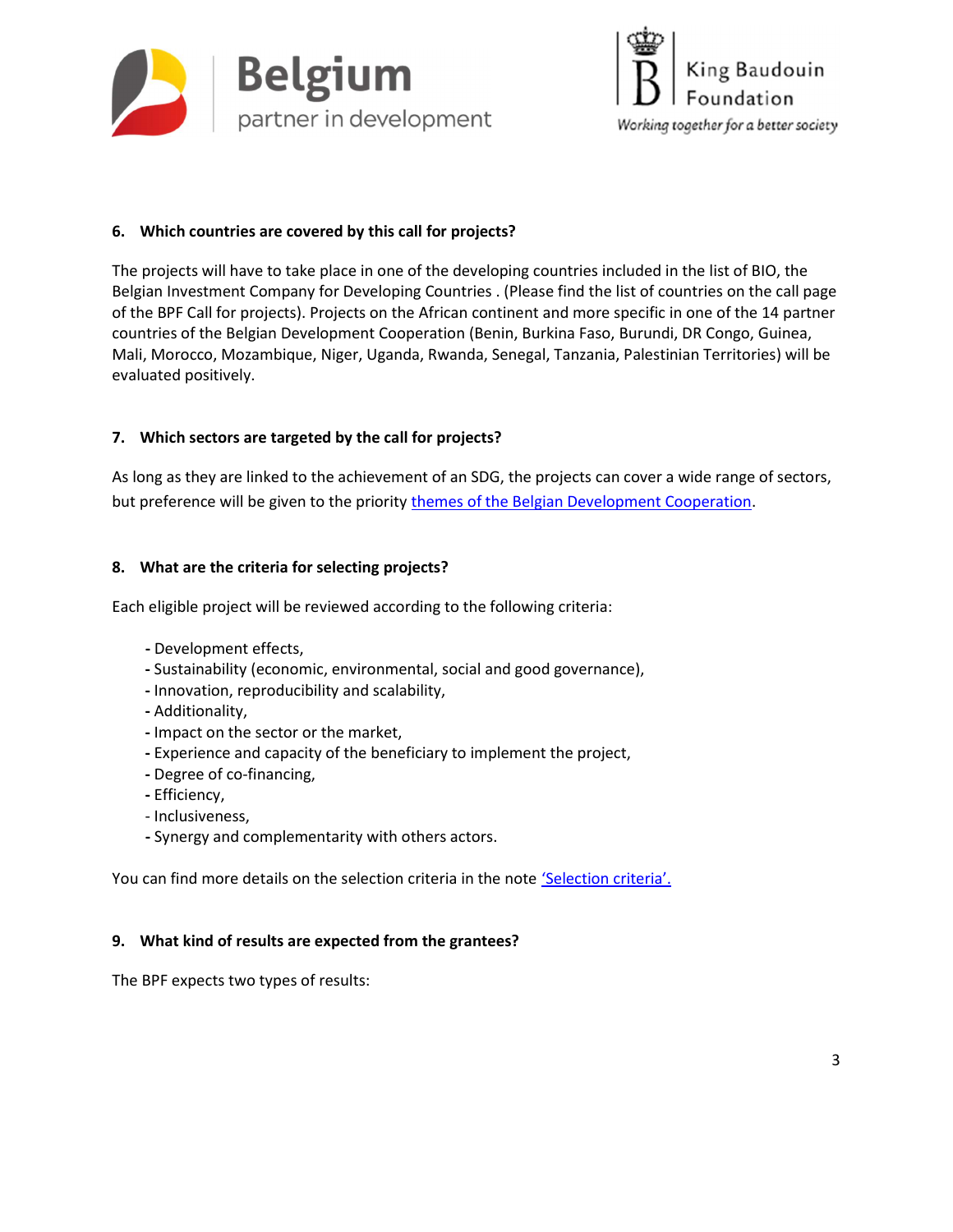



- The social impact of the project: number of full-time jobs (equivalents) created and maintained (by sex), improved average income for low-income families, affordable goods and services for lowincome people (by sex), inclusion and economic progress of low-income women and youth, positive impact on the environment by saving natural resources, reducing carbon emissions and preserving biodiversity, etc.
- The economic viability of the project: partnerships must clearly demonstrate how the supported initiatives will become sustainable, show competitive financial performance and show signs of scalability and replication potential.

### 10. What are the start and end dates of the call for projects?

10 rounds of selection will be organized during 5 years.

The sixth call for projects ends on the 7<sup>th</sup> of September 2021. Application forms must be completed and submitted via the call https://www.kbs-wefrb.be/en/call\_BPF no later than this date, midnight (Brussels time).

The seventh call for projects will be launched autumn 2021. The results of the midterm evaluation will be taken into account. Applications started but not submitted will be deleted.

### 11. In which languages should the project be presented?

The online application form can be completed in French, Dutch or English.

### 12. What are the different step in the selection process?

Pre-selection is carried out jointly by the DGD and the KBF.

In the first step, it will be determined if the application forms are eligible. Eligibility includes the following aspects: respect of the application deadline, submission of a complete questionnaire and all the requested annexes, existence of a partnership composed of at least one for-profit partner; respect for the geographical limitations of the project, presentation of a project in which the partnership contributes for at least an amount equal or higher than the grant provided by the BPF.

In a second phase, DGD and KBF will pre-screen the projects on the basis of the selection criteria mentioned in point 8. A provisional ranking of all the projects will then be submitted to an independent selection committee which is responsible for the final selection (phase three) of the projects receiving the grant, taking into account these evaluation criteria and the available budget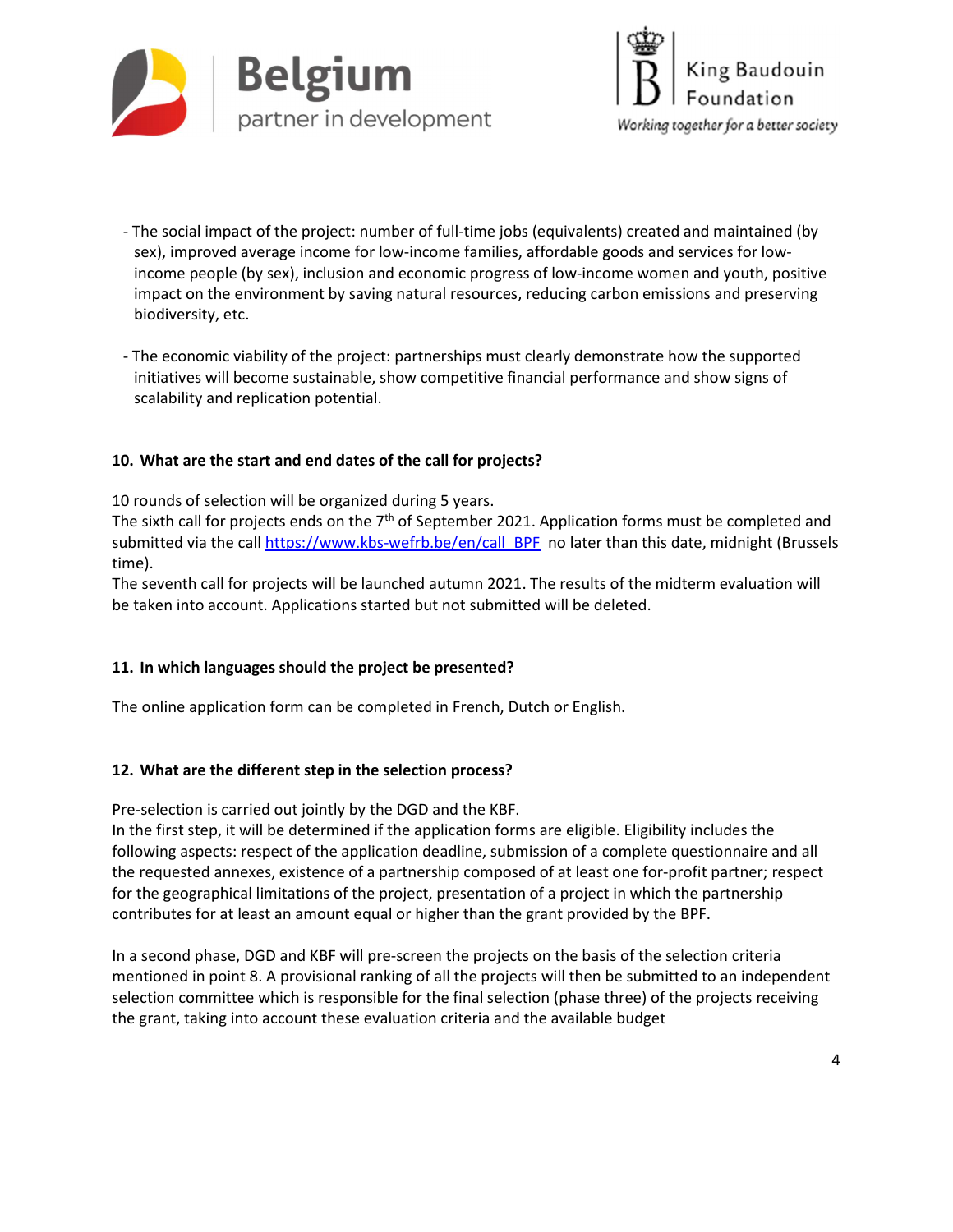



Before the third stage, all partners will be screened conform ESG (Environmental – Social – Governance) standards. An external partner can contact the organizations for additional information.

### 13. How many projects will receive a grant?

A budget of about €1 million is available for each round of selection. The number of projects receiving a grant will depend on the amount of grants requested (between €50,000 and €200,000 per project). Therefore there will be a minimum of 5 and a maximum of 20 beneficiary projects per round of selection.

### 14. How long does the selection procedure last?

The sixth round of selection will be closed on 07/09/2021.

The programming envisaged is the following:

- The pre-selection of the projects will take place from 09/09/2021 to 06/10/2021
- ESG screening of the partners will take place between 08/10/2021 and 26/11/2021
- The selection will take place from 04/11/2021 to 22/11/2021
- The jury will gather before 30/11/2021
- The official announcement of the beneficiaries of the grant will take place before 31/12/2021
- The selected projects will then be contacted by the King Baudouin Foundation to sign the grant agreement.

### 15. What type of advisory support does the BPF offer in addition to the grant?

The BPF will provide advisory support delivered by consultants in two particular cases: (i) on resultsbased management and (ii) on the development of activities on a larger scale (scaling-up).

The consultants can be mobilized at the request of the project leader of the partnership, depending on the bottlenecks that may arise during the implementation of the project. A maximum of 7 man days of consulting will be granted per year of implementation of the project. The BPF will finance the consultants' fees, while all costs related to the work of the consultants (air tickets if necessary, accommodation, food, travel, etc.) will be borne by the grantees.

The service of these consultants can already be part of the project proposal but can also be requested when the project is already ongoing.